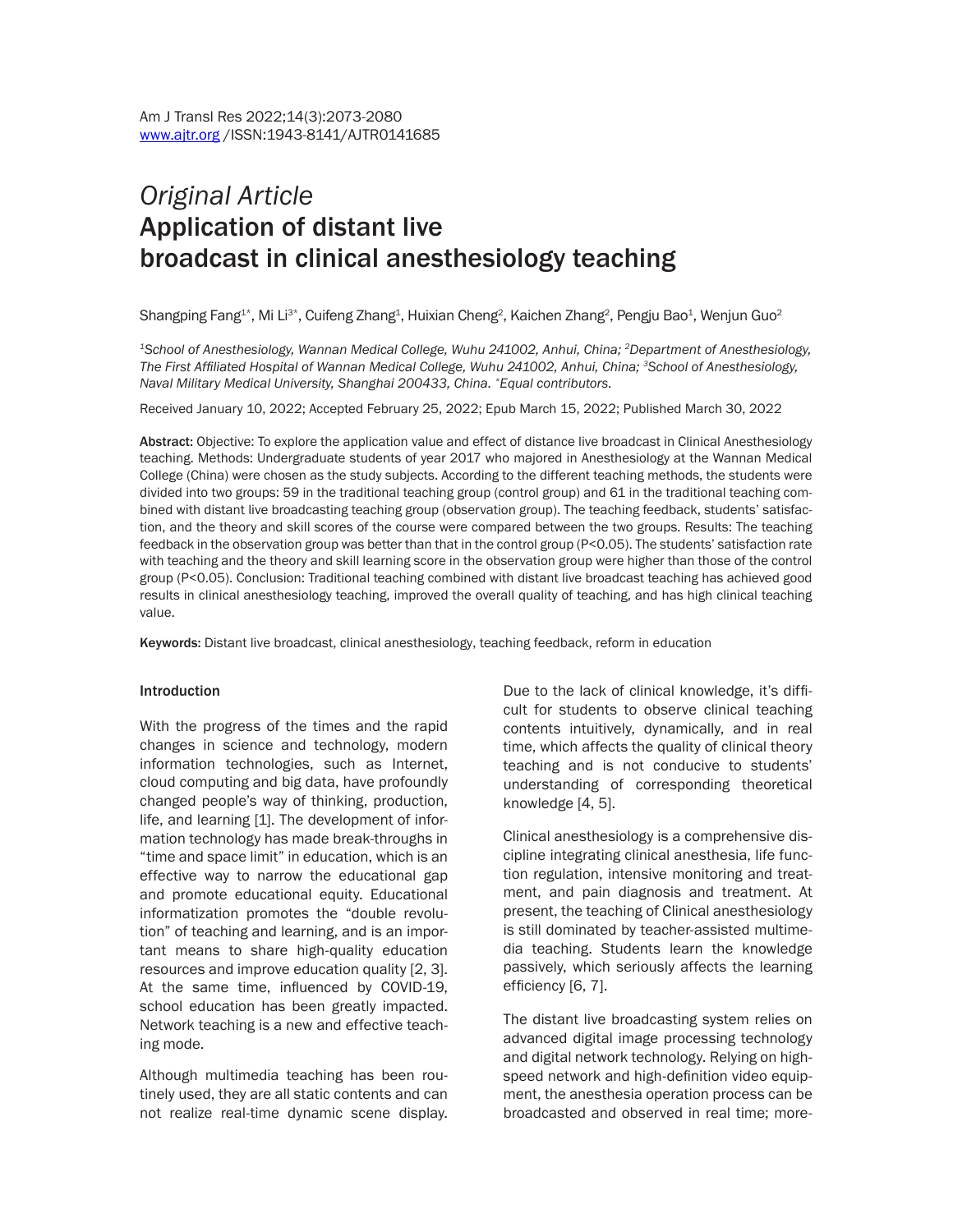over, the whole process can be recorded in high-definition and replayed on demand. The high-definition operating room video teaching system enables high-definition audio and video interaction, live broadcast, and data signal network transmission [8]. In the later stage, by accessing the national ultra-high definition telemedicine and health special network based on video networking technology, we can conduct remote interaction and training, and provide powerful system management functions to meet the needs of remote teaching and discussion [9]. This technology has carried out twoway video and audio transmission between the meeting site and the operation room in a variety of academic seminars to realize distance teaching interaction, and the effect has been affirmed [10]. The distant teaching system can realize the separation of students from the operating room, avoid the interference of onsite observation on surgeons, keep the operating room clean, and reduce the incidence of infection [11].

This study explored the application value of distant live broadcast on the clinical anesthesiology teaching.

# Materials and methods

#### *General data*

A total of 120 undergraduates (Year 2017) majored in Anesthesiology of Wannan Medical College were selected as the research objects. There were 56 males and 64 females with an average age of 21-23 years old. According to the teaching methods, the subjects were divided into two groups: traditional teaching group (control group, 29 males and 30 female) and traditional teaching combined with distance live broadcast teaching group (observation group, 27 males and 34 females). The teachers were from the Department of Anesthesiology, the First Affiliated Hospital of Wannan Medical College, with the title of vice senior or above, and have been engaged in clinical teaching for more than 10 years.

#### *Methods*

In the control group, the traditional teaching methods were used. Clinical Anesthesiology (4th Edition) was used as the blueprint, and the lessons were prepared according to the syllabus before class to explore the key and difficult

points of teaching. In the class, teachers taught theoretical knowledge and clinical demonstration, and then arranged students to operate on the corresponding models. In class, multimedia teaching was combined and analyzed with pictures and texts. After class, the students summarized and reviewed the key and difficult points.

In the observation group, distant live broadcasting was applied. Before class, teachers in both classroom and the operation room prepared lessons collectively in advance. The live coverage of the operating room was shown on the screen in the class room by using the distant live broadcasting system. The teachers in the classroom were the key speakers who explained the course content as planned, and the teachers in operation room showed the clinical operation in real time, and appropriately interspersed the front-end real-time communication and interaction. After class, teachers summarized and reviewed the key and difficult points and reflected on the content of the course (Figure 1A).

At the end of each course, the two groups had a brief "flipped class", to briefly describe their mastery of knowledge, and an examination was organized at the end of the course. The specific teaching methods are shown in Figures 2 and 3. Figure 2 shows the teachers performing anesthesia in the operating room and the distant live broadcasting system. Figure 3 shows the teachers explaining the details and basic theory of the anesthesia for students in the classroom.

All study subjects signed the informed consent.

# *Distant live broadcasting system*

The distant live broadcasting system was built by Yijishan Hospital Affiliated to Wannan Medical College and the School of Anesthesiology of Wannan Medical College. As a platform for anesthesia teaching and two-way communication, it could share real time high-definition broadcasting of the practices in the operating room with the students in classroom, which is beneficial to practical teaching.

With the distant teaching system, the practice in the operating room and teaching in classroom were transmitted synchronously to both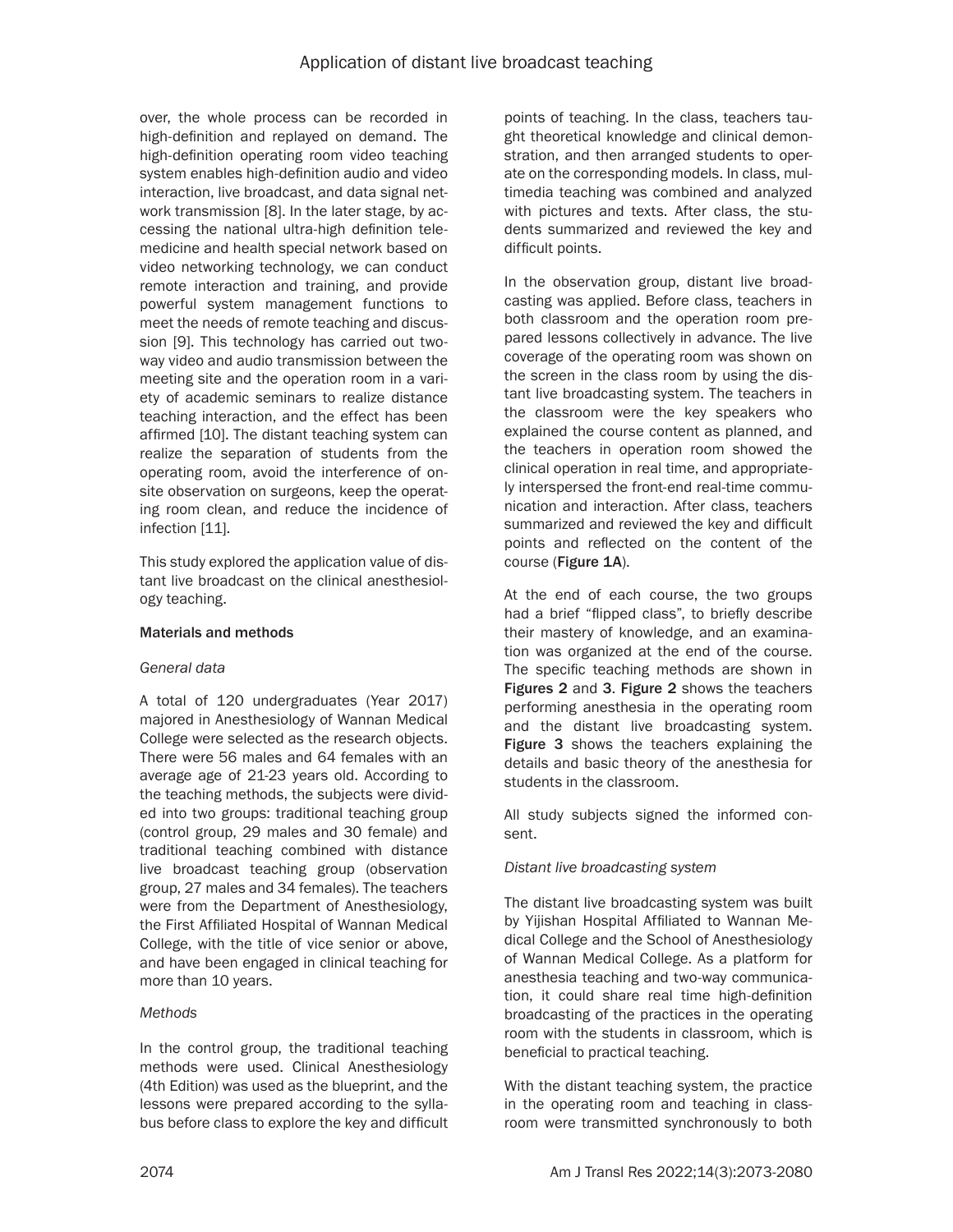

Figure 1. Schematic illustrates distant live broadcast system in detail. A: Live broadcast teaching model of students and teachers; B: Configuration of live broadcast teaching system.



Figure 2. Distant live teaching in operation room.

sites, so as to realize the real-time interaction between classroom and the operating room to make the quality of classroom teaching better. See Figure 1B for details.

The distant teaching system consisted of terminal system, transmission system and control management system. The terminal system consisted of video and audio acquisition equipment, encoding and decoding equipment, video and audio output equipment and display and playback equipment; The transmission system was composed of network cable, optical fiber, access layer switch, convergence layer switch, etc. The control management system consisted of various types of servers, platform software, storage devices, and client computers.

① Terminal system equipment included: high-definition (HD) camera, microphone, HD display screen, operation room HD terminal, classroom HD terminal, etc. After the collection of video, audio, data, instructions and other signals, the information were processed to form a composite digital code stream, which was further converted into a signal format compatible with the user network interface and in line with the provisions of the transmission network, and then transmitted to the specified receiver through the channel.

② The transmission system was based on video networking technology. The transmission subsystem was responsible for the transmission of video and audio signals and control signals, which was mainly based on video. The transmission subsystem has full HD video transmission capacity and low delay transmission effect, and supports wired transmission mode, wireless transmission mode and 5G network transmission.

③ The control management system was the core subsystem of the distant live broadcasting system. It was composed of a core server, unified video integrated management platform,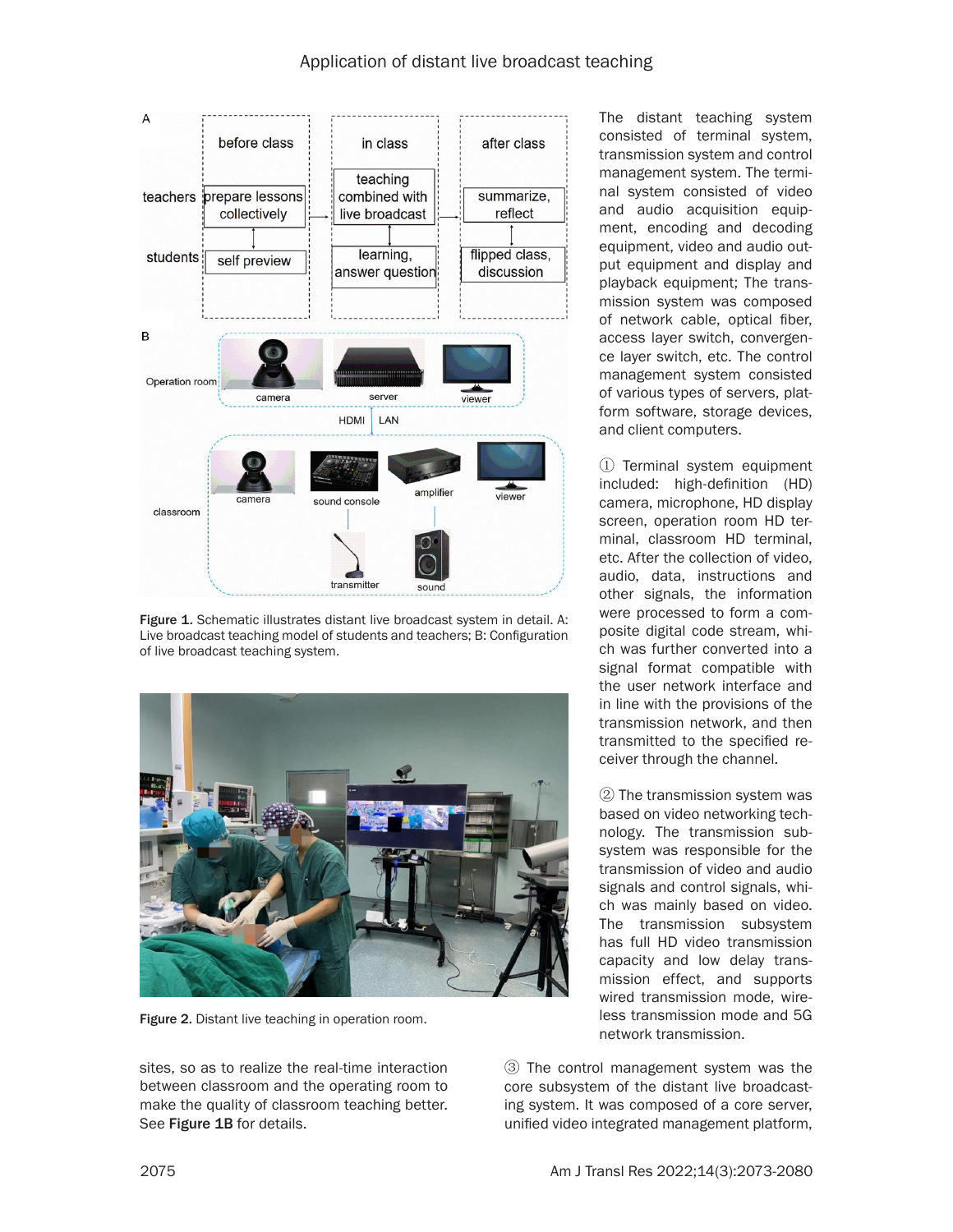

Figure 3. Distant live broadcasting in classroom and operation room. A: Distant live broadcasting in classroom; B: Distant live broadcasting in the operating room.

content management system, recording and broadcasting server, network storage, and monitoring and broadcasting service system. It was a subsystem that realized the functions of control, scheduling, management and query of audio and video information. It could centralize various data, high-quality voice, high-quality video, multimedia, communication and management functions on one platform for unified implementation and management.

#### *Observation indicators*

(1) The mastering of theoretical knowledge and skill performance of students. Miller's Pyramid was used to assess the clinical competence of the students. It is comprised of four tiers: knowledge, competence, performance, and action. The examinations on theory and practice skill were conducted one week after the end of the course (100 points in total), which was evaluated by teachers who had not participated in this study. Theoretical examination was in the form of multiple-choice questions (MCQ) with a full score of 100 points. The examination was carried out and evaluated in both groups at the same time with a unified standard. Practice skill examination was in the form of mini-clinical evaluation exercise (Mini-CEX) and structured short answer questions. The full score of the test was 100 points covering 5 operations with 20 points for each, including the operation standard of general anesthesia, central venous puncture, arterial puncture, epidural anesthesia and the hospital cardiopulmonary resuscitation.

(2) Clinical teaching feedback: Students filled in and submitted the teaching feedback questionnaire after each class. In combination with the

actual situation of our school, a teaching feedback working group was constructed with the director of the teaching and research office as the team leader and the teaching secretary as the team members, and the evaluation mechanism of the teaching and research office was established. The teaching feedback form was adjusted by adding students' feelings, understanding and views on the teaching modality into the scoring items to ensure the refinement and objectivity of the score, so as to ensure a fair evaluation of the teaching work. After each class, a feedback questionnaire was issued to the students to participate in the evaluation. Finally, the learning committee input and sorted out the feedback information and arranged it according to the score nodes. The scoring standard: over 90 points indicated excellent, 80~89 points indicated good and lower than 80 points represented poor.

(3) Teaching satisfaction: The students filled out the questionnaire anonymously after a semester. The questionnaire included 6 questions about students' satisfaction on the teaching methods: Whether the modality aroused the interest in learning? Whether the modality deepened the understanding of learning content? Was there a comfortable atmosphere? Did the modality integrate theory with practice? Whether the modality could improve clinical skills, and enhance learning efficiency? The score over 90 represented satisfaction, 60~90 represented partial satisfaction, and less than 60 represented dissatisfaction.

#### *Statistical analysis*

All analyses were performed using SPSS 22.0 and Graphpad prism 7.0 software. All continu-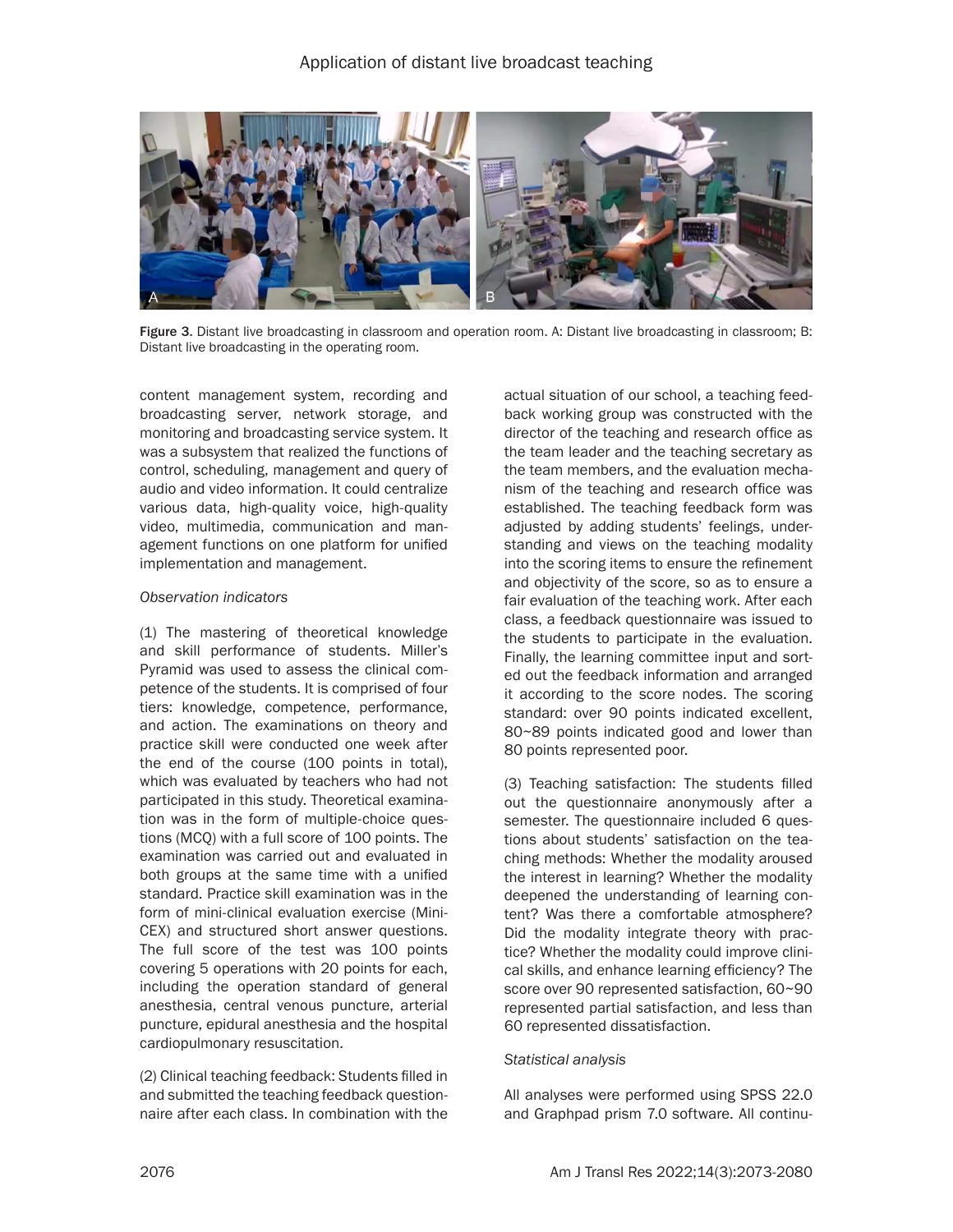| groups              |          |                                           |       |            |
|---------------------|----------|-------------------------------------------|-------|------------|
|                     | $(n=59)$ | Control Group Observation group<br>(n=61) | $X^2$ | P          |
| Excellent $(≥90)$   | 6        | 8                                         |       | 2.34 0.673 |
| Good (80~89)        | 21       | 18                                        |       |            |
| Secondary $(70~79)$ | 18       | 24                                        |       |            |
| Pass $(60 - 69)$    | 12       | 8                                         |       |            |

Table 1. Comparison of general performance between the two

Table 2. Teaching feedback of two groups

Fail (<60) 2 3

| Teaching feedback | Observation group Control Group<br>$(n=61)$ | $(n=59)$                | $X^2$ | P |
|-------------------|---------------------------------------------|-------------------------|-------|---|
| Excellent         | 48 (78.69%)                                 | 33 (55.93%) 8.036 0.018 |       |   |
| Good              | 11 (18.03%)                                 | 18 (30.51%)             |       |   |
| <b>Bad</b>        | 2(3.28%)                                    | 8(13.56%)               |       |   |

Table 3. Comparison of teaching satisfaction

| Group                            | n | Satisfied      | Partial satisfied Not satisfied |           |
|----------------------------------|---|----------------|---------------------------------|-----------|
| Control group                    |   | 59 40 (67.80%) | 15 (25.43%)                     | 4 (6.77%) |
| Observation group 61 55 (90.16%) |   |                | $5(8.20\%)$                     | 1(1.64%)  |
| $X^2$                            |   |                | 9.138                           |           |
| P                                |   |                | 0.0104                          |           |

| <b>Table 4.</b> Comparison of examination results between the two |  |
|-------------------------------------------------------------------|--|
| groups                                                            |  |

| Group             | n  | Score of theory | Scores of skills |
|-------------------|----|-----------------|------------------|
| Control group     | 59 | 85.22+5.33      | 74.26+4.59       |
|                   |    |                 |                  |
| Observation group | 61 | $94.52 + 3.48$  | 87.29+4.28       |
|                   |    | 11.35           | 16.09            |
| P                 |    | < 0.001         | < 0.001          |

ous variables were expressed as mean ± standard deviation ( $\overline{x}$ ±sd), and independent sam-<br>dard deviation ( $\overline{x}$ ±sd), and independent sample t-test was used for comparison. Counted data were expressed as rate  $(\%)$ , and  $\chi^2$  test was used for comparison. P<0.05 was considered significant.

# **Results**

## *General performance of the two groups of students*

There was no statistical difference between the two groups of students in general performance (P>0.05), indicating comparability. See Table 1.

# *Teaching feedback*

The teaching feedback questionnaire of all students was collected. The teaching feedback of the observation group was better than that of the control group. 78.69% of the students in the observation group thought the teaching modality was excellent, compared with 55.93% of the students in the control group. The difference was statistically significant (P<0.05). See Table 2 for details.

# *Students' satisfaction*

The satisfaction rate in the observation group was significantly higher than that in the control group, indicating that the combined teaching modality outperformed the traditional teaching modality in arousing students' interest in learning, deepening the understanding of learning content and creating a comfortable clinical teaching atmosphere (P<0.05). See Table 3.

## *Assessment of clinical anesthesiology between the two groups*

As shown in Table 4 and Figure 4, the average scores of examination on anesthesia theory and practical skills of the students in the observation group were significantly higher than those in the control group (<0.001).

# **Discussion**

Clinical anesthesiology is a comprehensive discipline, involving multiple clinical subjects such as Surgery, Internal Medicine, Obstetrics and Gynecology, Pediatrics and so on [7, 12]. The traditional teaching methods of clinical anesthesiology are depending on teachers who instill abstract concept into students, supplemented by multimedia technology. Students have low interest in learning, which directly affects learning efficiency and ability to analyze and solve problems [13]. How to effectively improve the teaching quality has become the focus of current teaching reform [14].

Distant live broadcast creates a teaching environment in which students can not only simply learn theories, but also exercise the medical related skills and teamwork in the face of real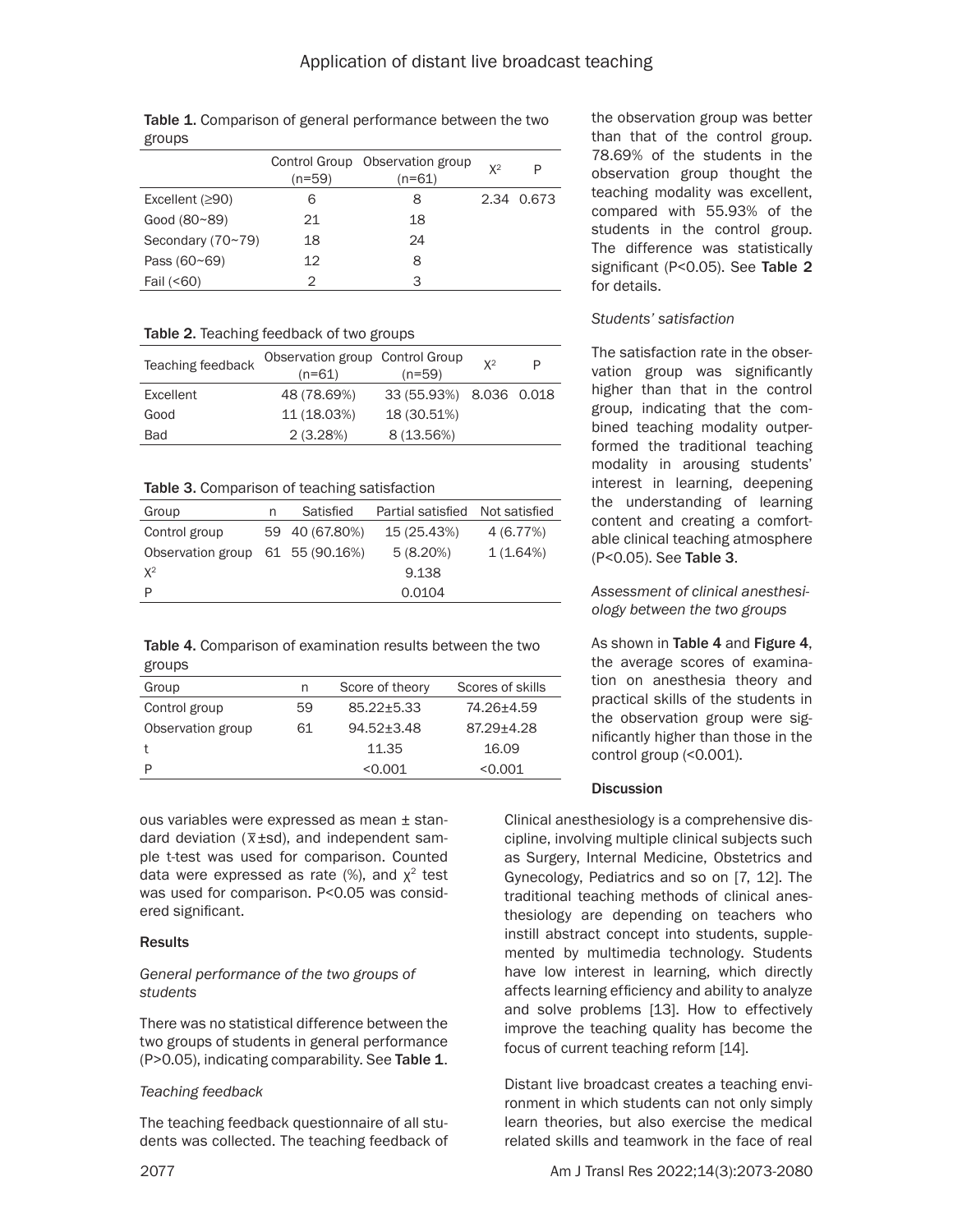

Figure 4. Comparison of examination results between the two groups. Note: \*\*\*indicates P<0.001 vs control group.

clinical problems. Distant live broadcast is based on network platform to provide convenience for students to learn online more flexibly, which is of great significance for learning and teaching this course [15, 16]. The application of this technology in teaching improves communication between teachers and students, deepens students' understanding of abstract concepts, theories and principles, which is indispensable for students to enter into a higher phase of learning in the future [17]. At present, the distant live broadcast has been applied to medical teaching, such as guiding medical treatment, diagnosis and treatment procedures, which is a good channel for medical students and health workers to obtain medical knowledge [18-20].

Teaching feedback is one of the important means to reflect teaching quality [21]. Some studies demonstrated better teaching efficacy with a higher feedback score [22]. In this study, we found that teaching feedback of the observation group was better than that in the control group. Michael Co et al. showed students involved in his pilot study had undergone both faceto-face teaching and the new web-based training and most of them see this new method as a good replacement to real-time face-to-face surgical skill training during the COVID-19 pandemic, which is consistent with ours [23].

This study showed that the teaching satisfaction in the observation group was significantly higher. Distant live broadcast is a novel form for students, which can arouse the students' interest in learning, transforming abstract concept into practice in real time through audio. It can deepen the understanding of concept and

also integrate theory with practice, and thus improve clinical skills of students at the same time. It creates a comfortable atmosphere for teaching. All the above factors can improve learning efficiency certainly. Liang Yu et al. also showed that most students are very satisfied with the live broadcast teaching modality [24].

The study of Huang et al. indicated that Miller's Pyramid assessment scale could measure the competency development of medical students with good reliability and structural validity [25]. In this study, we found that the score on anesthesia theory and practice skill of students assessed by Miller's Pyramid assessment scale in the observation group was significantly higher, which is probably because the students in observation group not only mastered the theory effectively, but also know how to use the knowledge into practice, and what's more, they know how to better perform when facing a patient clinically.

However, there are still some shortcomings in this study. For example, the research subjects are only the senior grade students, and there is no classified research on the primary, middle, senior grades. We will study the impact of live broadcast teaching modality on the teaching effect and the specific influencing factors of this teaching mode for the primary, middle and senior grade students in the future.

In short, the application of distant live broadcasting in teaching Clinical Anesthesia to undergraduate students has obvious effect, which is the embodiment of the reform of teaching methods. It can better combine theory and practice, play an important role in stu-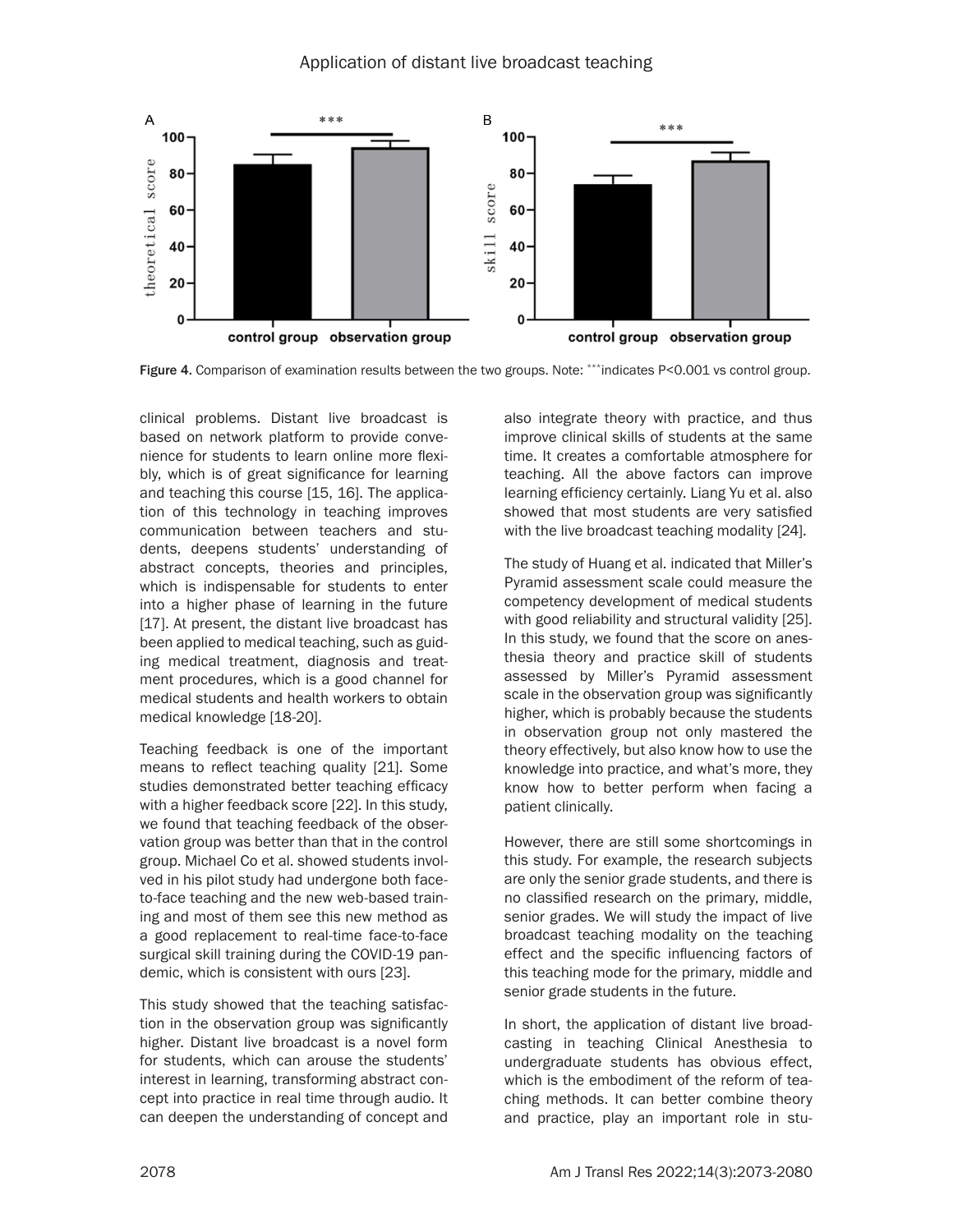dents' mastering clinical anesthesiology knowledge and improving clinical skills. At the same time, it can improve the students' subjectivity in learning and improve the overall quality of teaching.

### Acknowledgements

This work was supported by Teaching Quality and Teaching Reform Project of Wannan Medical College in 2020, No. 2020jyxm10.

## Disclosure of conflict of interest

None.

Address correspondence to: Wenjun Guo, Department of Anesthesiology, The First Affiliated Hospital of Wannan Medical College, No. 2, Zheshan West Road, Wuhu 241001, Anhui, China. Tel: +86-136- 0553-2244; E-mail: gwj8581@sina.com; Pengju Bao, Wannan Medical College, No. 22, Wenchang West Road, Yijiang District, Wuhu 241002, Anhui, China. Tel: +86-181-3032-6765; E-mail: [2735741-](mailto:273574156@qq.com) [56@qq.com](mailto:273574156@qq.com)

## References

- [1] Sameer Sadeq A, Hassan R, Hafizah Mohd Aman A, Sallehudin H, Allehaibi K, Albogami N and Satria Prabuwono A. MAC protocol with grouping awareness GMAC for large scale internet-of-things network. PeerJ Comput Sci 2021; 7: e733.
- [2] Chen M, Wang X, Wang J, Zuo C, Tian J and Cui Y. Factors affecting college students' continuous intention to use online course platform. SN Comput Sci 2021; 2: 114.
- [3] Wang D, Yang DM, Zhou H, Wang Y, Hong D, Dong Q and Song S. A novel application of educational management information system based on micro frontends. Procedia Comput Sci 2020; 176: 1567-1576.
- [4] McCoy L, Lewis JH and Dalton D. Gamification and multimedia for medical education: a landscape review. J Osteopath Med 2016; 116: 22- 34.
- [5] Junsawang C, Jittivadhna K, Luealamai S and Pookboonmee R. Multimedia-aided instruction in teaching basic life support to undergraduate nursing students. Adv Physiol Educ 2019; 43: 300-305.
- [6] Pantazi SV, Pantazi F and Daly K. Clinical informatics in undergraduate teaching of health informatics. Stud Health Technol Inform 2011; 164: 58.
- [7] Royse C. Preface to patient centered clinical anaesthesiology. Best Pract Res Clin Anaesthesiol 2018; 32: 251.
- [8] Battles JB, Sprankell SJ, Carpenter JL, Bedford JA and Kirk LM. Developing a support system for teaching and assessing clinical competence. J Biocommun 1992; 19: 19-25.
- [9] Tsukihashi K, Nakamura Y, Kiryu T, et al. Remote monitoring system of cardiovascular system during daily life using the internet technology. Ieice Technical Report Me & Bio Cybernetics 1997; 97: 1005-1013.
- [10] Yang Y, Guo X, Yu Z, Steiner KV, Barner KE, Bauer TL and Yu J. An immersive surgery training system with live streaming capability. Stud Health Technol Inform 2014; 196: 479-485.
- [11] Patel HI and Levin AV. Developing a model system for teaching goniotomy. Ophthalmology 2005; 112: 968-973.
- [12] Barash PG, Cullen BF and Stoelting RK. Clinical Anesthesia. Lippincott Williams & Wilkins; 2006.
- [13] Zhang Z and Qiu Y. Overcome the shortcomings of multimedia teaching and improve the efficiency of ideological and political class. Journal of Jilin Agricultural Science and Technology College 2009.
- [14] Li YY, Li K, Yao H, Xu XJ and Cai QL. Reform in teaching preclinical pathophysiology. Adv Physiol Educ 2015; 39: 254-258.
- [15] Nwezeh and Chinwe MT. The impact of internet use on teaching, learning and research activities in Nigerian universities. Electron Libr 2013; 28: 688-701.
- [16] Chaffin AJ and Maddux CD. Internet teaching methods for use in baccalaureate nursing education. Comput Inform Nurs 2004, 22: 132- 142.
- [17] Davis SS and Hurtubise L. Challenges of teaching live and distance audiences simultaneously. J Osteopath Med 2015; 115: 199-200.
- [18] Dikkers FG, Klussmann JP, Bernal-Sprekelsen M, Mazurek C and Szyfter W. Live surgery broadcast: who is benefiting? Eur Arch Otorhinolaryngol 2016; 273: 1331-1333.
- [19] Lacy AM, Bravo R, Otero-Piñeiro AM, Pena R, De Lacy FB, Menchaca R and Balibrea JM. 5Gassisted telementored surgery. Br J Surg 2019; 106: 1576-1579.
- [20] Carbonara U, Crocerossa F, Novara G. Ditonno P, Pansadoro V, Breda A, Rocco B, Cacciamani GE, Lamb AD, Kaouk J, Porpiglia F and Autorino R. Risks and benefits of live surgical broadcast: a systematic review. Eur Urol Focus 2021; [Epub ahead of print].
- [21] Gaber DA, Shehata MH and Amin HAA. Online team-based learning sessions as interactive methodologies during the pandemic. Med Educ 2020; 54: 666-667.
- [22] Tsang ACO, Lee PP, Chen JY and Leung GKK. From bedside to webside: a neurological clinical teaching experience. Med Educ 2020; 54: 660.